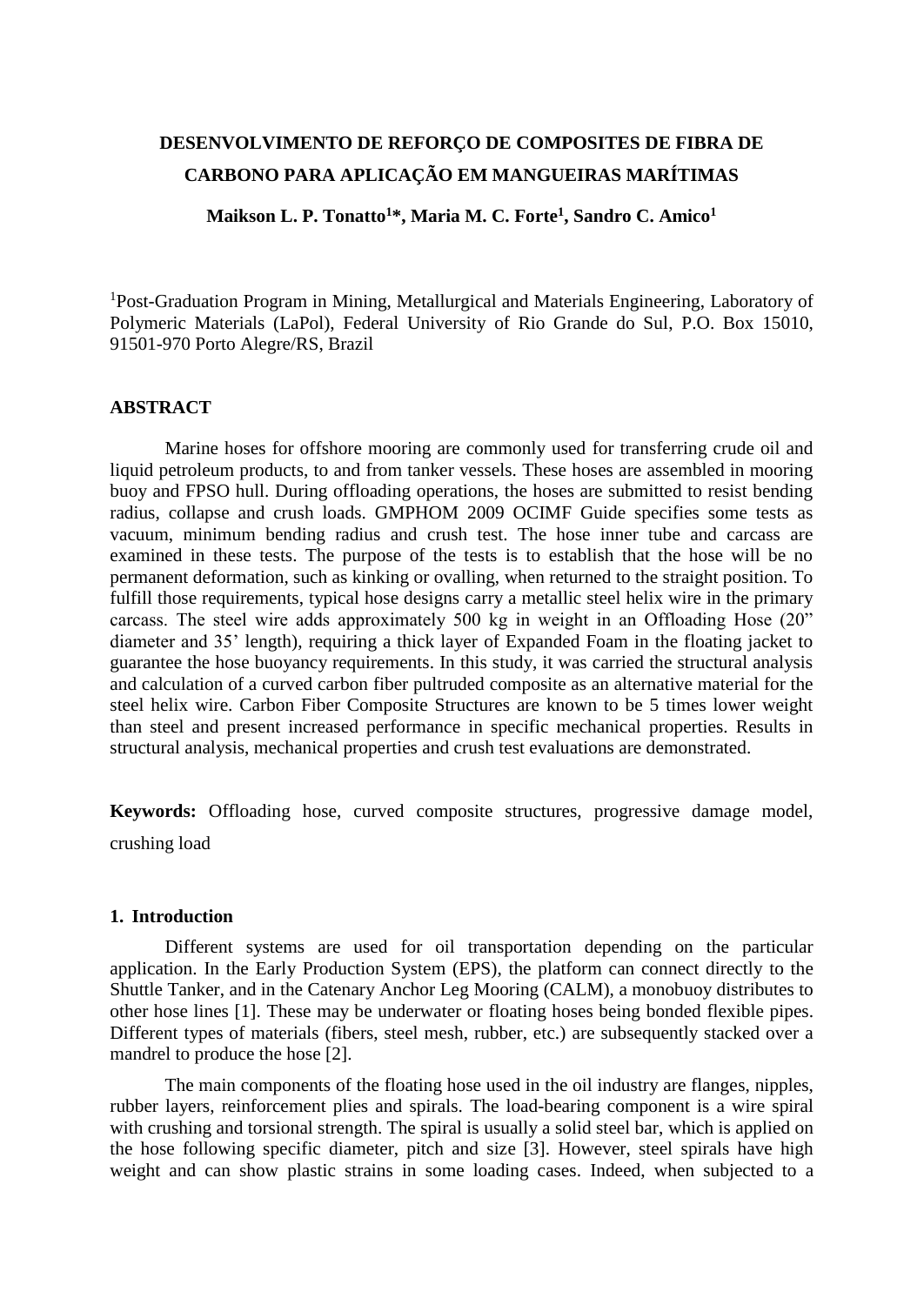bending moment, a crushing load develops on the hose, being considerable for large displacement conditions. This results in tensile load on the upper region and compression load on the lower region. Besides, load intensity decreases from the top or bottom towards the neutral line of the section. These loads are supported by the spiral, which has the function of preventing collapse, obstruction or kinking of the hose. Other common failure mechanism in steel coil is the plastic collapse due to the radial compression load when the bonded hose is subject to high external pressure. Therefore, the development of lightweight structures is considered strategic in this application.



<span id="page-1-0"></span>Fig. 1: Photographs of one of the hose sections (a), dimensions [mm] (b) and during the crush test in the Instron machine (c).

The objective of this study is to propose a progressive damage analysis strategy to predict the complex failure behavior of carbon/epoxy composite spirals used as load-bearer in an oil offloading hose. A finite element model is developed based on Multi-continuum Theory (MCT) to determine failure when subjected to radial loading. The potentialities and drawbacks of replacing the steel spiral traditionally used for that by composite spirals are addressed based on numerical and experimental results of crushing.

#### **2. Experimental**

A load-bearer composite and steel components were investigated. One spiral shaped samples of circular cross section (diameter 12.7 mm and pitch 36 mm) were manufactured with epoxy resin and carbon fiber (CF) by curved pultrusion (named E/PU/S) as show in Fig. [1.](#page-1-0) The samples have an average diameter of 560 mm. The curved pultrusion process is a modification of the standard pultrusion process, where the die is no longer stationary, but moves back and forth along the profile. The profile was produced using UTS50 unidirectional carbon fibers oriented to 0º. The fibers were impregnated by an epoxy resin system, and the profile was manufactured using a circular profile die. The cure of the composite material was held right after the profile formation. Afterwards, pieces of 1500 mm length were cut out of the cured material.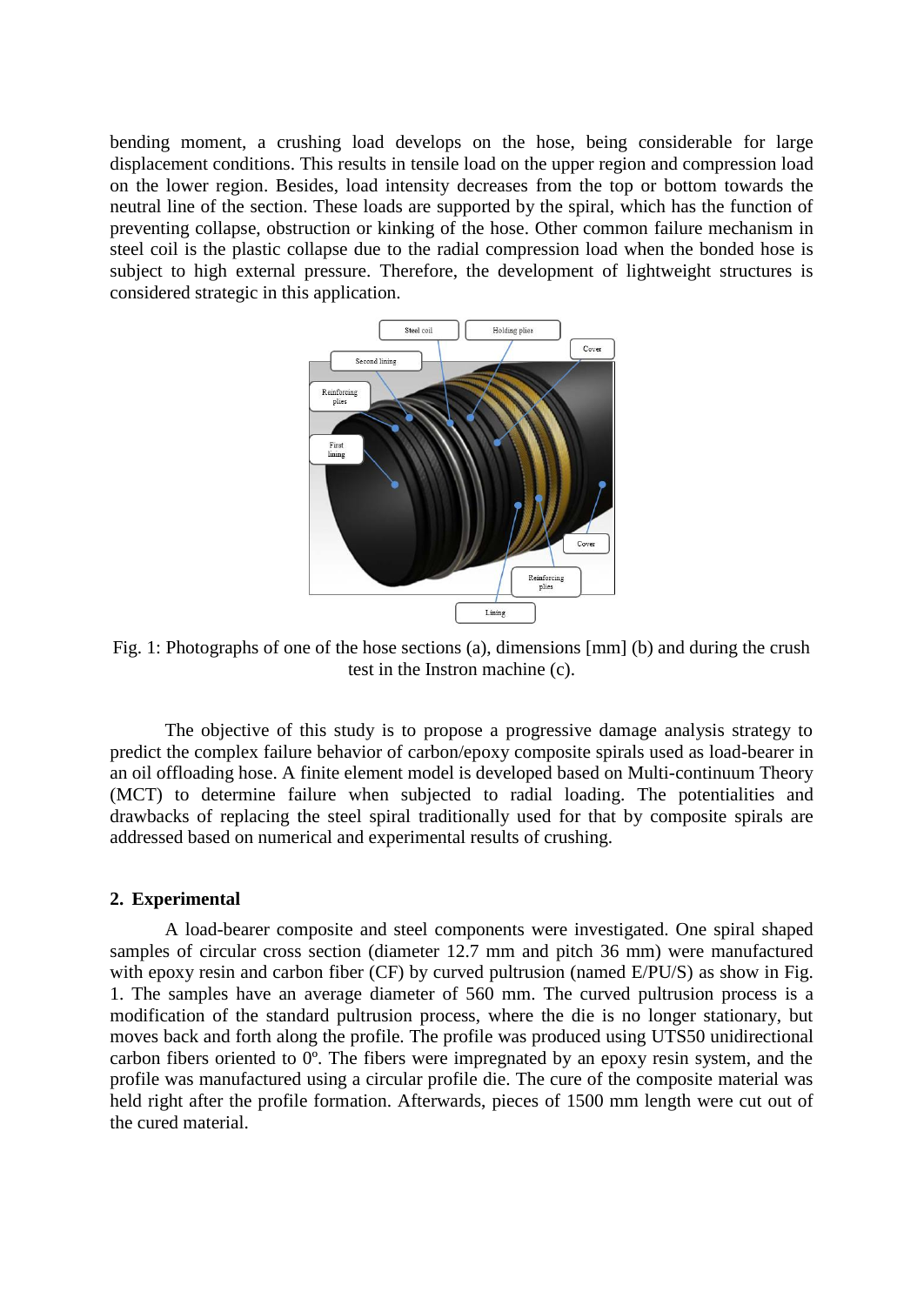

Fig. 2: Photographs of load-bearer composite component manufactured by curved pultrusion - E/PU/S.

Flat regular samples of the same material of the spiral were also produced via the same process than spirals samples were manufactured with longitudinally to the fiber orientation. Axial and transverse extensometers were used for tensile testing at 2 mm/min, according to ASTM D3039. The compressive test was performed at 1.3 mm/min, according to ASTM D6641. The tensile and compression tests were carried Instron 3382 testing machine. The plane shear test was carried out with double V-notched specimens according to ASTM D7078. A strain gage rosette was used and coupled to a data acquisition HBM Spider 8 600 Hz system. Short-beam test was carried out according to ASTM D2344, at 1 mm/min, with curved specimens cut off from spirals samples. Five samples were used in each test. The cross section morphology of the samples was analyzed before and after failure in a Karl Zeiss model Axio Scope A.1 optical microscope.

A single hose, with the various spirals side by side, was manufactured on a 20 in mandrel. The stacking sequence consisted of 14 layers of rubber embedded by a polyester fabric with the same characteristics shown in literature [8]. Then spiral was positioned, and a layer of elastomer was used to fill the gaps in-between them, followed by the deposition of four extra polyester fabric/rubber layers. The assembly was transferred to an autoclave for curing of the elastomer. Later, 500 mm long hose sections (two for each load-bearing component) were cut off and stored for testing [Fig. 3\(](#page-2-0)a). All spirals were equally spaced (pitch/distance of 36 mm – [Fig. 3b](#page-2-0)).

<span id="page-2-0"></span>

Fig. 3: Photographs of one of the hose sections (a), dimensions [mm] (b) and during the crush test in the Instron machine (c).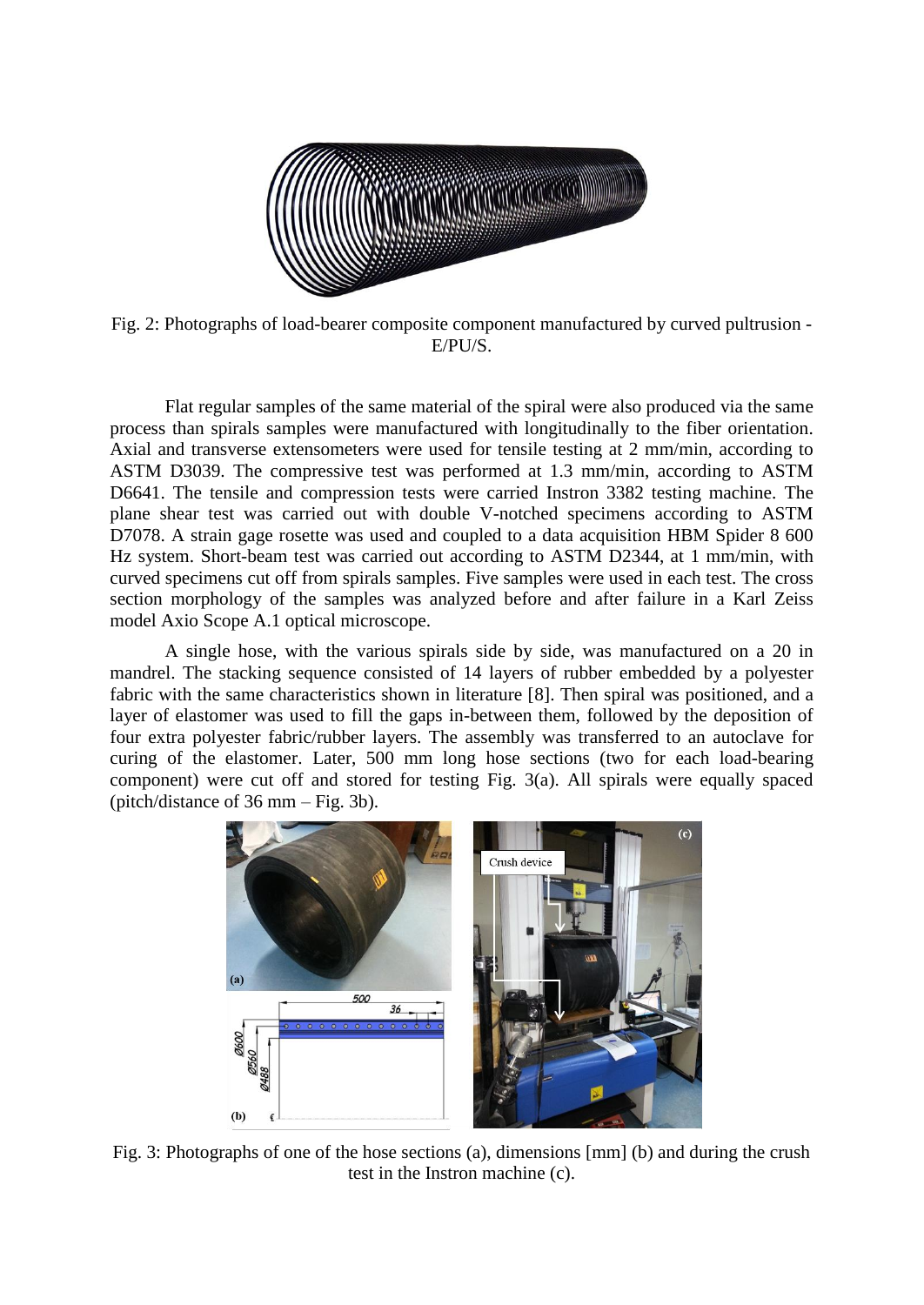A rigid square plate was used to apply compression loading on the top of the sample, leading to crushing, as shown [Fig. 3c](#page-2-0). A pre-load was applied followed by load increments of equal steps to available the permanent deflection (inelastic deformation). The outer diameter along the plane parallel to the load was measured. The compressive test was performed at 12 mm/min until complete failure of the structure. The permanent (inelastic) and elastic strains were measured. One design criterion for hoses is based on maximum permanent diameter variation of the spiral, which must not exceed 1% when the hose is unloaded [4, 5]. The maximum diameter variation (V) is calculated as:

$$
V_1 = \frac{D_{max} - D_o}{D_o} > 1\% \text{ or } V_2 = \frac{D_o - D_{min}}{D_o} > 1\% \tag{1}
$$

where  $D_{max}$  and  $D_{min}$  are the largest and smallest diameters found in any radial direction,  $D_o$ is the original manufactured hose diameter in the same radial direction where  $D_{max}$  and  $D_{min}$ are measured.

#### **3. General Results**

Table 1 shows the average values of tensile, compressive and shear properties of the coupons representative of the spiral (E/PU/S). All of them showed satisfactory tensile results. The longitudinal compressive strength was 54% lower than the longitudinal tensile strength. The longitudinal modulus  $E_{11}$  was much higher than the transverse modulus  $E_{22} = E_{33}$ , as expected. The shear strength  $\tau_{13}$  showed different values to the interlaminar strength  $\tau_{sb}$ obtained in the short beam test. The applied loading in short-beam test creates high local stress concentrations, and the short length of the beam does not permit large zones of uniform shear stress. Shear stress state is more complex than the pure shear stress predicted by the simple classical beam theory, which ignores the non-symmetric distribution of the transverse shear stress across the specimen [6, 7].

|                    | Symbol                          | <i>E/PU/S</i>      |
|--------------------|---------------------------------|--------------------|
| Elastics constants | $\rho_c$ (g/cm <sup>3</sup> )   | $1.49 \pm 0.01$    |
|                    | $V_f$ (%)                       | $61.3 \pm 0.6$     |
|                    | $E_{11}$ (GPa)                  | $116.3 \pm 4.7$    |
|                    | $E_{22} = E_{33}$ (GPa)         | 7.9                |
|                    | $V_{12} = V_{13}$               | $0.32 \pm 0.02$    |
|                    | $V_{23}$                        | 0.37               |
|                    | $G_{12} = G_{13}$ (GPa)         | $4.05 \pm 0.56$    |
|                    | $G_{23}$ (GPa)                  | 2.87               |
| Strengths          | $\overline{\sigma_{11}^T$ (MPa) | $1878.1 \pm 101.2$ |
|                    | $\sigma_{22}^T$ (MPa)           | 59.0               |
|                    | $\sigma_{11}^C$ (MPa)           | $937.0 \pm 99.0$   |
|                    | $\sigma_{22}^C$ (MPa)           | 213.0              |
|                    | $\tau_{12} = \tau_{13}$ (MPa)   | $68.3 \pm 2.6$     |
|                    | $\tau_{23}$ (MPa)               | 67.0               |
|                    | $\tau_{sb}$ (MPa)               | $67.7 \pm 3.7$     |

Table 1: Elastic properties and strength values of the representative coupons.

Micrographs of the cross sections of the spiral sample, before and after failure in the short beam test, are shown in [Fig. 4.](#page-4-0) The fibers in the E/PU/S sample [\(Fig. 4a](#page-4-0)) are aligned at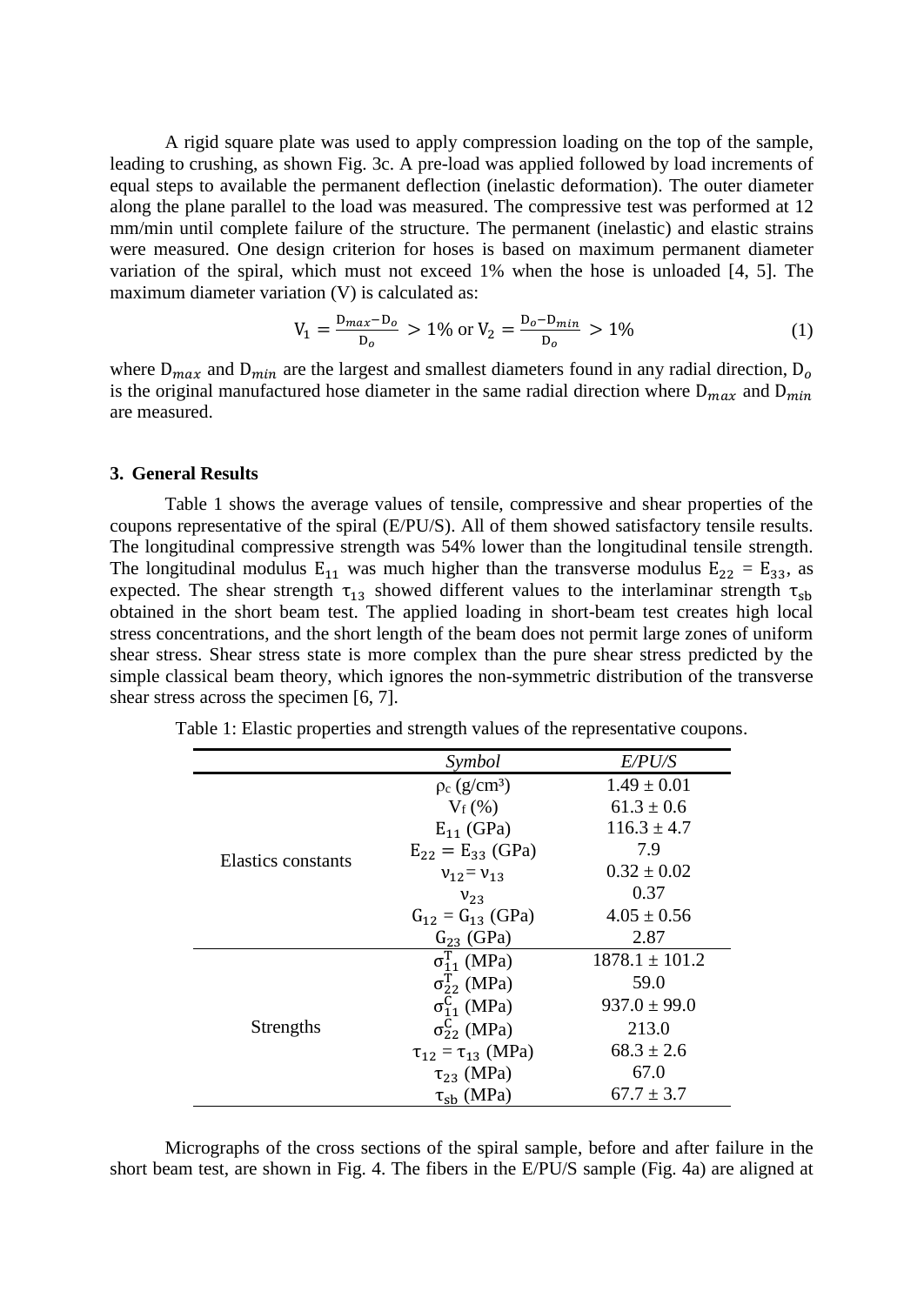zero degree and evenly distributed and surrounded by the resin, although there are some imperfections (dark areas). After failure [\(Fig. 4b](#page-4-0)), there was a single large transverse fracture at the center of the beam.



<span id="page-4-0"></span>Fig. 4: Cross-section micrographs of the E/PU/S samples before (a) and after (b) failure under short-beam.

### **4. Modeling**

Structural modelling was carried out via Finite Element Method (FEM) using commercial software Abaqus<sup>TM</sup>. The Autodesk Simulation Composite Analysis 2015 plugin was used to evaluate damage/failure process via MCT. Identification of parameters for the elastomeric material was based on the experimental stress vs. strain curve [8], which was interpolated using hyperelastic Arruda-Boyce's model. For the polyester cords, experimental stress vs. strain curve was also obtained [9] and interpolated using the hyperelastic Marlow's model. The steel of the original spiral was simulated by an elasto-plastic model with isotropic hardening, based on typical mechanical properties [10].

[Fig.](#page-5-0) 5 shows details of the FE model. Regarding the boundary conditions, the hose section was fixed in the lower support using a reference point (RP). In the upper support (rigid plate), using another reference point (RP), displacements and rotations were fixed in all directions except the 2-direction (y-direction), where a displacement of 150 mm was gradually applied. Moreover, due to crushing, the outer surface of the hose section can contact the lower and upper supports. Hence, a hard contact was used to simulate the normal interactions and a penalty method was used to simulate the tangential interactions, assuming a coefficient of friction of 0.7 between supports and hose. Embedded elements technique [11] was used to represent that the reinforcement plies and spiral are embedded in the elastomeric body. The reinforcement parts (plies and spiral) and matrix (elastomeric body) are geometrically modelled, separately meshed, and assembled together with embedded elements constraint that relates the degrees of freedom (DOF) of reinforcement to the DOF of the matrix, based on geometric relationships between the nodes of the embedded and the host elements.

The model with steel spiral was meshed using 3D-solid elements. For the elastomeric part, 4800 quadratic hexahedral elements with 20 nodes each one (C3D20) were used. For the reinforcement plies, 35825 linear elements with 4 nodes each one (SFM3D4) were used. Lower and upper supports were defined as rigid surfaces. Mesh-refinement tests were performed considering different numbers of hexahedral and tetrahedral elements for the steel spiral. The crushing load was calculated as a function of the maximum stress in the steel spiral, using the von Mises failure criteria. In all cases, maximum stress was located in the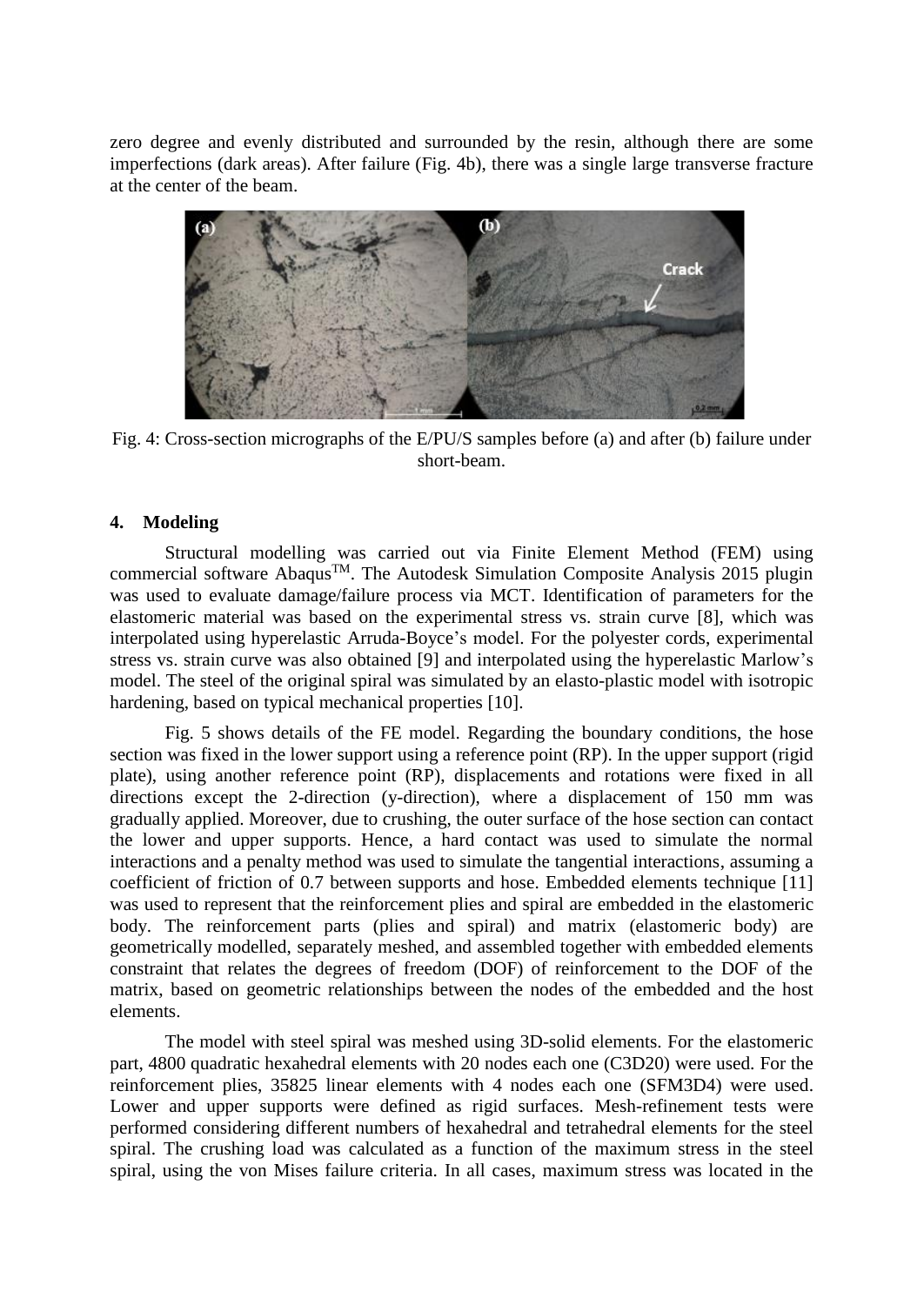upper and lower region, near the plates and failure is caused by maximum moment in this region. It is important to highlight that 2D-shell elements were not used in hose section model due to high radius-to-thickness ratio, and it would not be possible to obtain 3D stress state in the spiral.



<span id="page-5-0"></span>Fig. 5: 3D image and representation of the finite element model used to simulate the hose section under crushing load.

The number of elements varied in each studied configuration as shown in [Table 2.](#page-5-1) For the composite parts, C3D20 elements were used with Hashin criterion for onset failure and MCT approach for damage evolution. It was assumed matrix degradation  $(E_m^*)$  of 0.1% for matrix failure, and fiber degradation  $(E_f^*)$  of 0.001% for fiber failure, based on experimental data provided by Knops and Bögle [12] and simulation results carried out by Nelson et al. [13].

<span id="page-5-1"></span>

|        |                     |          | <b>Nomenclature Configuration Cross section Dimensions (mm) Elements</b> |       | <b>Nodes</b> |
|--------|---------------------|----------|--------------------------------------------------------------------------|-------|--------------|
| ST/S   | Steel spiral        | Circular | $\phi$ =12.7                                                             | 8750  | 14016        |
| E/PU/S | Composite<br>spiral | Circular | $\phi$ =12.7                                                             | 46440 | 264749       |

Table 2: Load-bearing components: number of nodes and finite elements.

### **5. Crush tests results**

[Fig.](#page-6-0) 6 shows the compressive load vs. permanent deflection (inelastic strain) results for experimental crush tests of steel and composite load-bearing components. There are great differences in maximum permanent diameter variation for steel and composite load-bearing components. Permanent deflection after each load increment is low for the composite samples, but is high for the steel spiral (ST/S) even for low loads.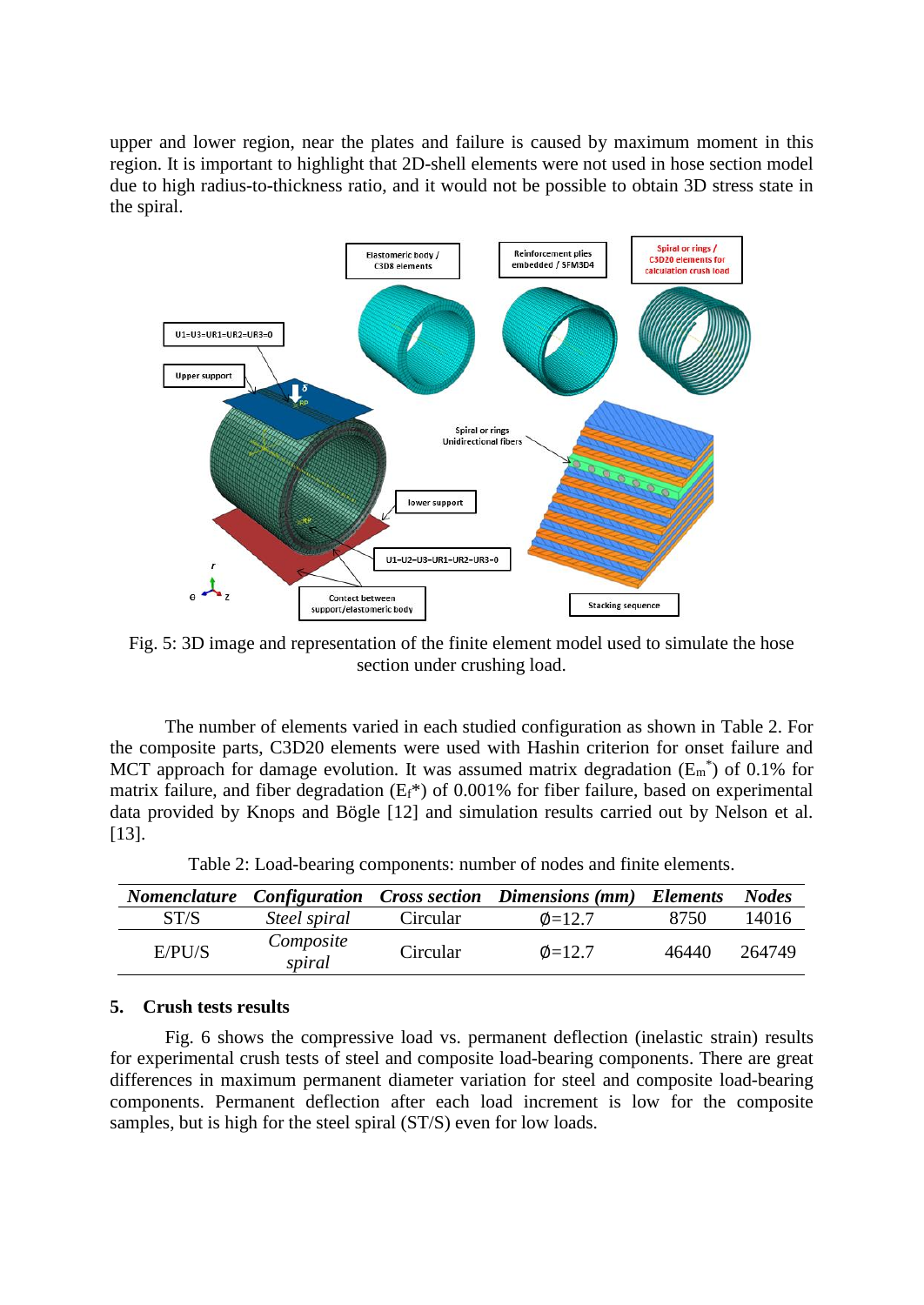

<span id="page-6-0"></span>Fig. 6: Compressive load vs permanent deflection (inelastic deformation) results for the various samples.

The ST/S exhibits significant diameter variation (greater than 1%) above 24 kN. However, for the E/PU/S spiral, this was reached only from about 42.0 kN. Moreover, the composite component exhibit permanent deflection only when rupture occurs, but steel samples showed permanent deflection even at low compressive loads. Based on experimental observations, one sample (ST/S) reached maximum permanent diameter variation of 1% and was considered to fail, the composite samples failed because it reached the rupture load, which was 42.0 kN for E/PU/S with a corresponding maximum diameter variation of 2.1%.

The compressive load vs displacement results using the steel spirals ST/S load-bearing component are shown in [Fig.](#page-6-1) 7. The resulting curve of the numerical analysis displays an initial linear behavior. However, for loads greater than 20 kN, non-linear behavior was observed, indicating that the yield stress of 450 MPa was reached. Because of this elastoplastic behavior, experimental and numerical simulations were completed and it was not evidenced break of the steel spiral.



<span id="page-6-1"></span>Fig. 7: Compressive load vs displacement curve (numerical and experimental data) for the hose with the steel spiral (ST/S).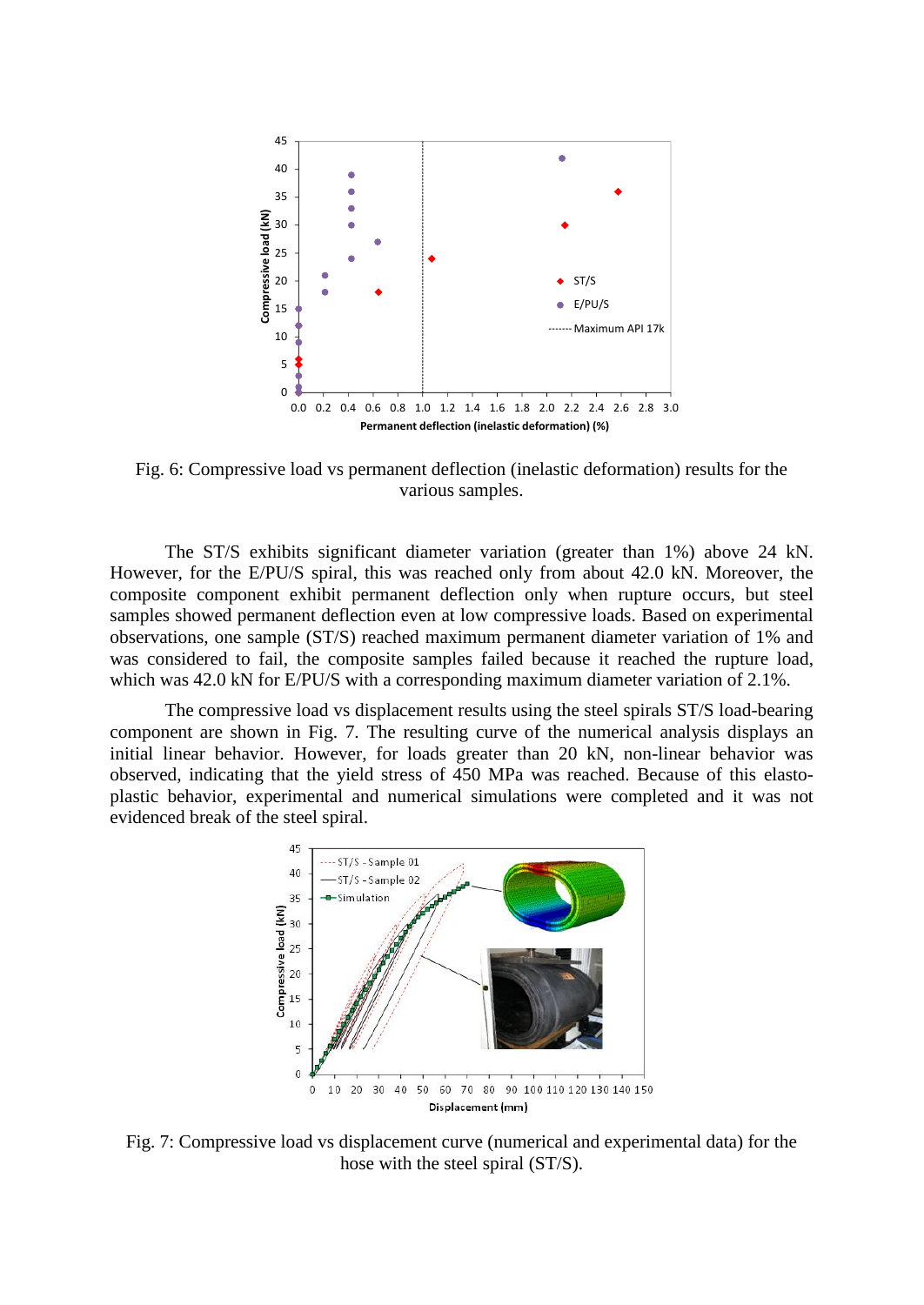#### **6. Progressive Failure Analysis**

[Fig.](#page-7-0) 8 shows the numerical and experimental results for the crushing of the hoses with the composite component. For the E/PU/S sample, good correlation between experimental and numerical curves is seen. The numerical maximum load is very similar to the experimental one (around 0.5% deviation), with an associated difference in displacement (around 0.8%). By using the damage model evolution, it was possible to verify that damage was more severe. The greater stiffness of the composite produced with curved pultrusion can lead to more severe localized damage in the part because the applied load is not distributed to the surroundings. Therefore, the composite part fails first, and damage evolution is located in the composite part.



<span id="page-7-0"></span>Fig. 8: Compressive load vs displacement curve (numerical and experimental data) for the hose with E/PU/S spiral.

Well defined load peaks are observed in the numerical curves for the hose section. This is caused by failure of the spirals, which occurs in the four regions of stress concentration shown in red in [Fig.](#page-7-0) 8. The first peak in the curve corresponds to failure in the upper region of the spiral and the second failure in the lower region in a very similar load level of the first one. The third failure occurs when one of the lateral regions fails, which is immediately followed by failure of the remaining lateral.

To identify the failure modes, the stress field ( $\sigma_{11}$ ,  $\sigma_{22}$ ,  $\sigma_{33}$ ,  $\sigma_{12}$ ,  $\sigma_{13}$ ,  $\sigma_{23}$ ) predicted by the FE model was investigated. For instance, [Fig. 9](#page-8-0) shows the stress field before complete failure of the E/PU/S sample. Stress concentrations are observed in the same regions. Comparing the stresses in all directions for the spiral, compressive  $\sigma_{11}$  showed the highest contribution towards failure.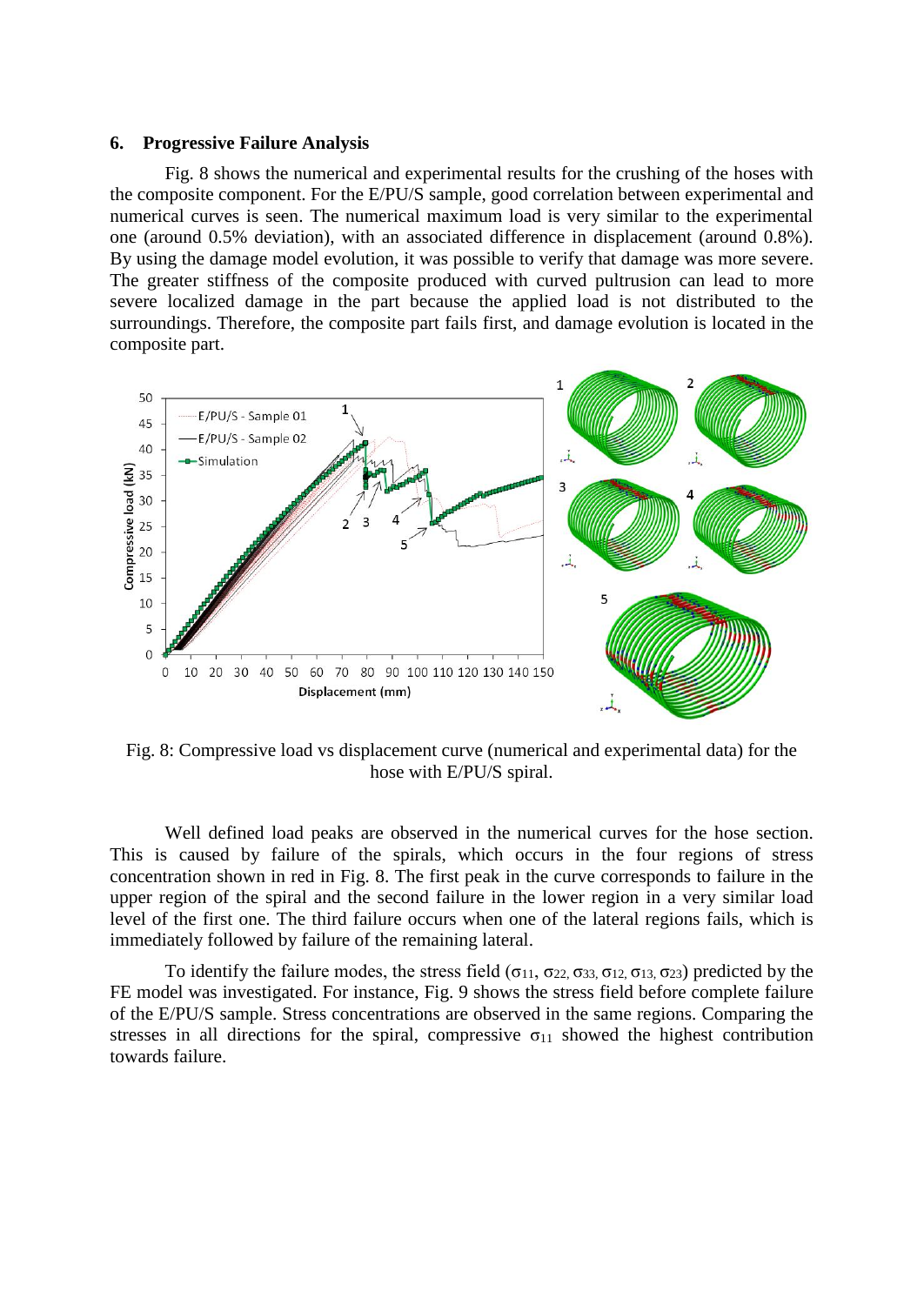

<span id="page-8-0"></span>Fig. 9: 3D images of E/PU/S sample under stress just before complete failure: Spiral  $\sigma_{11}$  (a),  $\sigma_{22}$  (b),  $\sigma_{33}$  (c),  $\sigma_{12}$  (d),  $\sigma_{13}$  (e),  $\sigma_{23}$  (f)].

[Fig.](#page-8-1) 10 shows the displacement field in the E/PU/S sample. Observation of the contact area between the support and the elastomeric part shows good coupling in the model, and the support transfers the load to the entire structure. Moreover, it is possible to observe that the reinforcement plies and the spiral are still embedded in the elastomeric part, as it was found in the actual testing of the hose sections.



<span id="page-8-1"></span>Fig. 10: 3D images showing the displacement field in the y direction and the contact region between support and the elastomeric part with the embedded elements.

## **7. Conclusions**

This study focused on the assessment of the load-bearing components made of composite materials (carbon fiber/epoxy) for an oil offloading hose. A curved composite material was analyzed using a finite element progressive damage model based on Multi